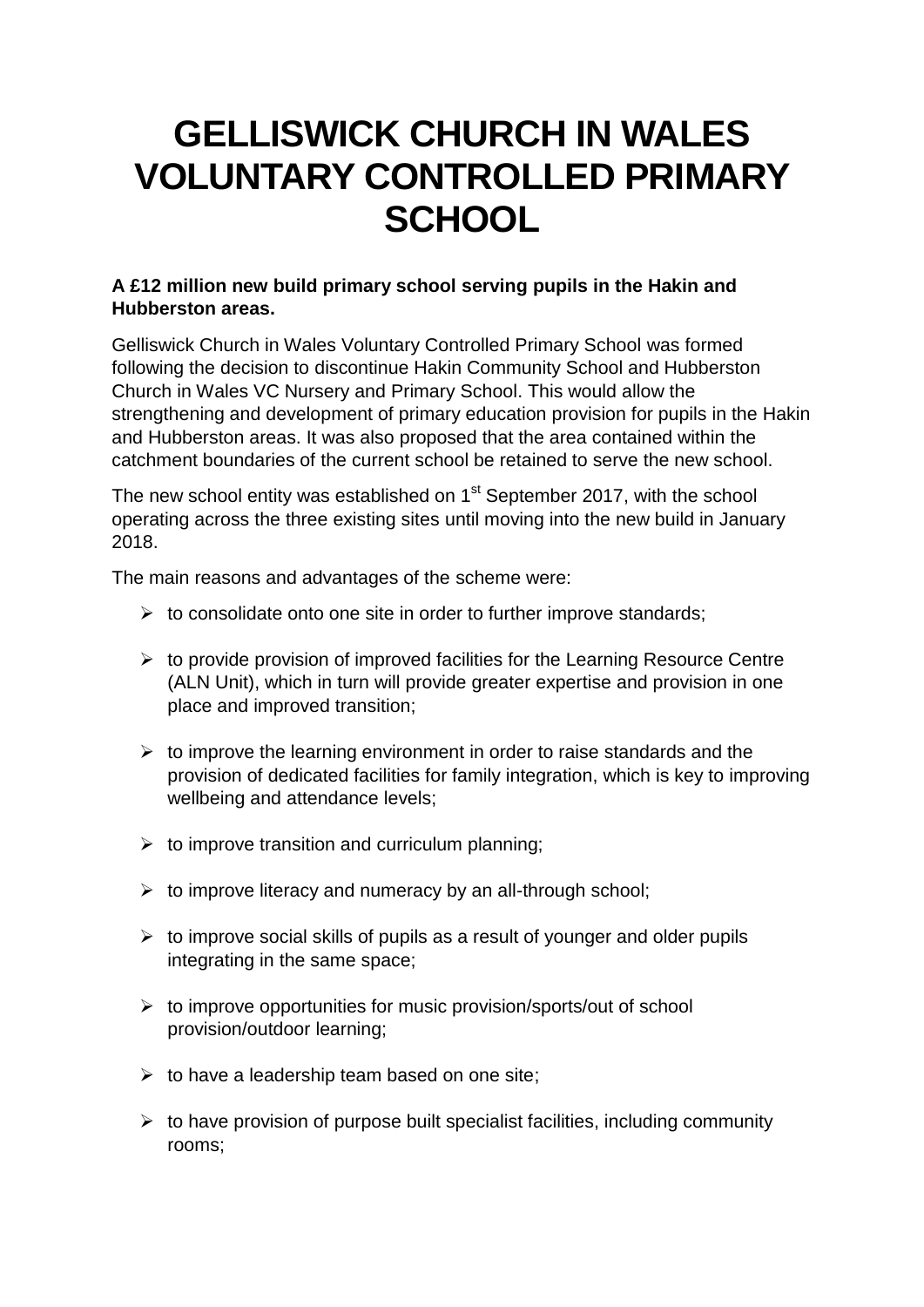$\triangleright$  to have improved cost efficiency in the running of the education provision in this geographical location by removing unnecessary duplication, aligning capacity with demand (in light of demographic change), generating economies of scale and expanding economies of scope; this will result in the removal of surplus places;

| <b>KEY INFORMATION</b>          |                                          |
|---------------------------------|------------------------------------------|
| <b>LOCATION</b>                 | Gelliswick Road, Hakin, Milford Haven,   |
|                                 | Pembrokeshire, SA73 3RS                  |
| <b>CATEGORY</b>                 | The school is a Church in Wales          |
|                                 | Voluntary Controlled primary school. It  |
|                                 | has a religious character which          |
|                                 | conforms with the doctrines of the       |
|                                 | Church in Wales, subject to the          |
|                                 | provisions of Paragraph 3 of Schedule    |
|                                 | 19 to the School Standards and           |
|                                 | Framework Act 1998.                      |
| <b>ADMISSIONS ARRANGEMENTS</b>  | Pembrokeshire County Council is the      |
|                                 | Admissions Authority for the new         |
|                                 | school. The Council's admissions policy  |
|                                 | and oversubscription criteria applies.   |
|                                 | The school admits pupils of both sexes   |
|                                 | and there will be no provision for       |
|                                 | selection by either aptitude or ability. |
| <b>ADMISSION NUMBER</b>         | 68                                       |
| <b>AGE RANGE</b>                | $3 - 11$                                 |
| <b>CAPACITY</b>                 | 480                                      |
| <b>NUMBER OF NURSERY PLACES</b> | 60                                       |
| <b>LEARNING RESOURCE CENTRE</b> | 24                                       |
| <b>PLACES</b>                   |                                          |
| <b>LANGUAGE CATEGORY</b>        | English Medium (EM)                      |
| <b>SCHOOL TRANSPORT</b>         | Transport arrangements are in            |
|                                 | accordance with the law and County       |
|                                 | Council policy.                          |

 $\triangleright$  to provide a flexible and adaptable 21<sup>st</sup> Century learning environment.